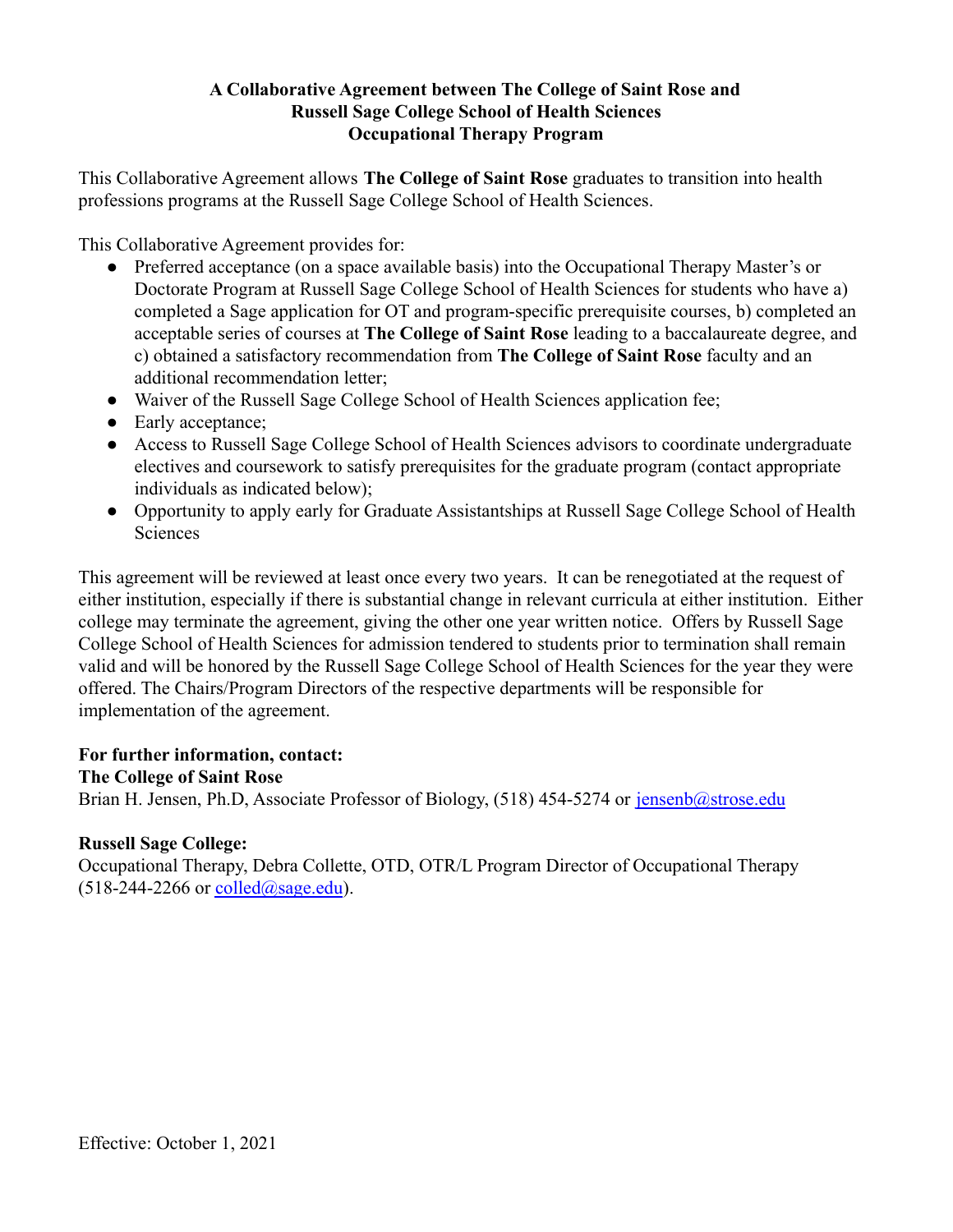## **Articulation Agreement between The College of Saint Rose and Russell Sage College School of Health Sciences Occupational Therapy Program**

**The College of Saint Rose** and The Russell Sage College School of Health Sciences have developed a collaborative agreement to provide qualified students from **The College of Saint Rose** who wish to pursue an MS or Doctorate in Occupational Therapy (OT) from the Russell Sage College School of Health Sciences preferred admission as indicated below. This collaborative agreement provides for:

- Preferred acceptance into the Russell Sage College School of Health Sciences for students who have completed occupational therapy program course prerequisites and with completed application;
- Waiver of the Russell Sage College School of Health Sciences application fee;
- Early acceptance;
- Access to Russell Sage College School of Health Sciences advisors to coordinate undergraduate electives and coursework to reduce or eliminate prerequisites in the graduate program;
- Opportunity to apply early for Graduate Assistantships at Russell Sage College School of Health **Sciences**

# **Terms of the Agreement: Occupational Therapy Admission**

**The College of Saint Rose** students will receive preferred admission to the Russell Sage College School of Health Sciences for the MS in OT degree, or the Doctorate in OT (OTD), who demonstrate the following:

- a. Earned baccalaureate degree
- b. Minimum overall 3.25 GPA that includes the completion of occupational therapy program prerequisite courses with grades of C or better (see prerequisite courses listed below) and a 3.0 prerequisite science GPA (Anatomy and Physiology I and II)

To be given priority in placement in the OT Program students agree to submit the following information:

By **June 1** of the year preceding graduation from the **The College of Saint Rose**:

- 1. Complete application online at: <https://www.sage.edu/admission/graduate/>
	- The career goals essay  $\&$  resume can be submitted with the online application.
	- **For OTD Candidates:** Submission of a clear and concise personal essay supporting the applicant's rationale to pursue the OTD as a degree with careful attention to your ideas toward a desired **doctoral capstone experience**. The doctoral capstone is a 14-week practicum experience in an advanced area of learning that occurs separate from your level II fieldwork experiences. Consider a topic area you may be interested in in any of the following areas of occupational therapy: clinical practice skills, research skills, administration, leadership, program and policy development, advocacy, education or theory development.
	- The supplemental forms can be emailed as attachments to graduate  $\hat{\omega}$  sage.edu this includes: clinical observation form, program prerequisite record, OT program academic standards statement.